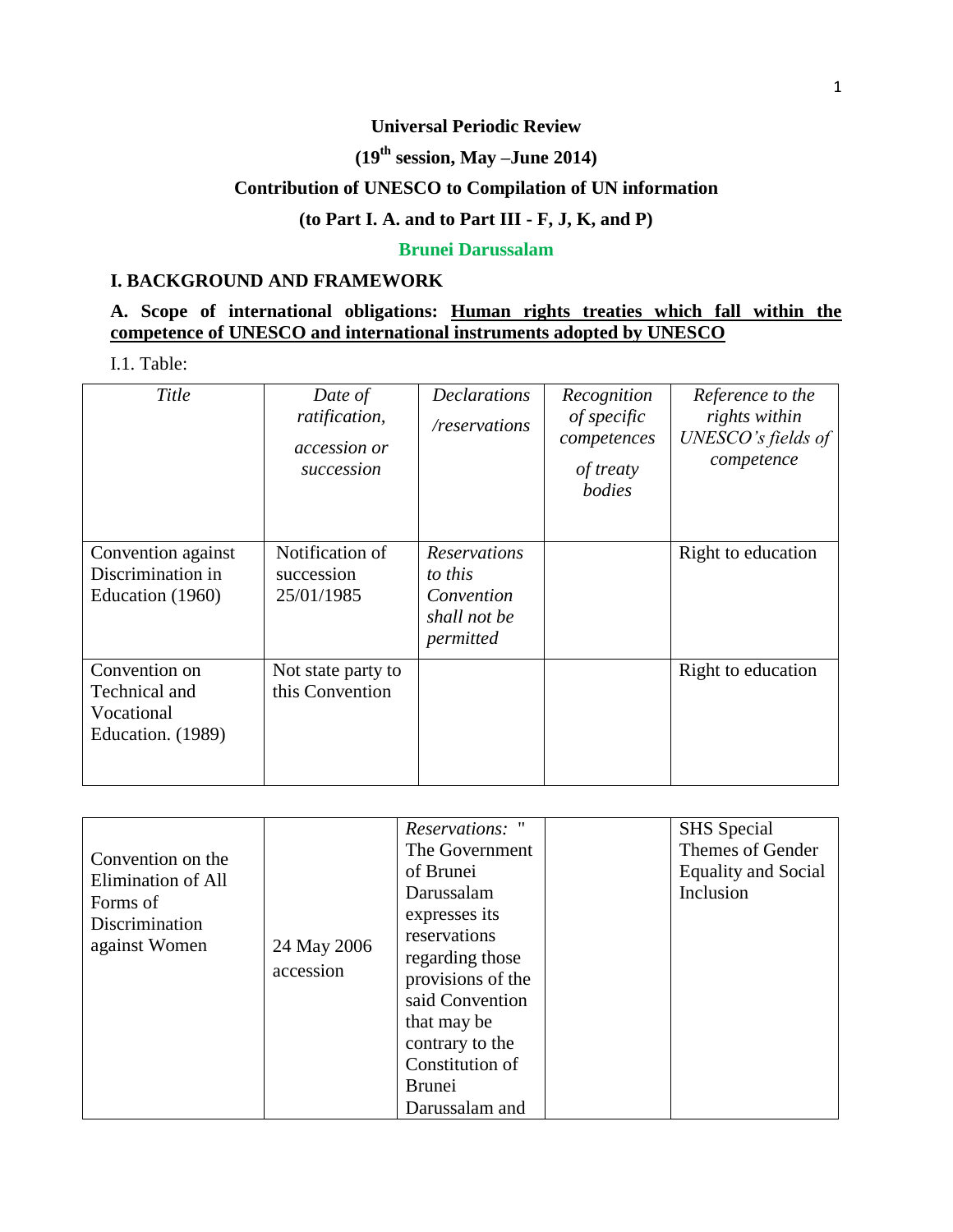|                      |             | to the beliefs and  |                          |
|----------------------|-------------|---------------------|--------------------------|
|                      |             | principles of       |                          |
|                      |             | Islam, the          |                          |
|                      |             | official religion   |                          |
|                      |             | of Brunei           |                          |
|                      |             | Darussalam and,     |                          |
|                      |             | without             |                          |
|                      |             | prejudice to the    |                          |
|                      |             | generality of the   |                          |
|                      |             | said reservations,  |                          |
|                      |             | expresses its       |                          |
|                      |             | reservations        |                          |
|                      |             | regarding           |                          |
|                      |             | paragraph 2 of      |                          |
|                      |             | Article 9 and       |                          |
|                      |             | paragraph 1 of      |                          |
|                      |             | Article 29 of the   |                          |
|                      |             | Convention."        |                          |
|                      |             | <b>Reservation:</b> | <b>SHS</b> Special Theme |
|                      |             | "The                | of Social Inclusion      |
| Convention on<br>the |             | Government of       | and Youth                |
| Rights of the Child  |             | <b>Brunei</b>       |                          |
|                      |             |                     |                          |
|                      |             | Darussalam]         |                          |
|                      |             | expresses its       |                          |
|                      |             | reservations on     |                          |
|                      |             | the provisions of   |                          |
|                      |             | the said            |                          |
|                      |             | Convention          |                          |
|                      |             | which may be        |                          |
|                      |             | contrary to the     |                          |
|                      |             | Constitution of     |                          |
|                      | 27 Dec 1995 | <b>Brunei</b>       |                          |
|                      | accession   | Darussalam and      |                          |
|                      |             | to the beliefs and  |                          |
|                      |             | principles of       |                          |
|                      |             | Islam, the State,   |                          |
|                      |             | religion, and       |                          |
|                      |             | without             |                          |
|                      |             | prejudice to the    |                          |
|                      |             | generality of the   |                          |
|                      |             | said reservations,  |                          |
|                      |             | in particular       |                          |
|                      |             | expresses its       |                          |
|                      |             | reservation on      |                          |
|                      |             | articles 14, 20     |                          |
|                      |             | and 21 of the       |                          |
|                      |             | Convention."        |                          |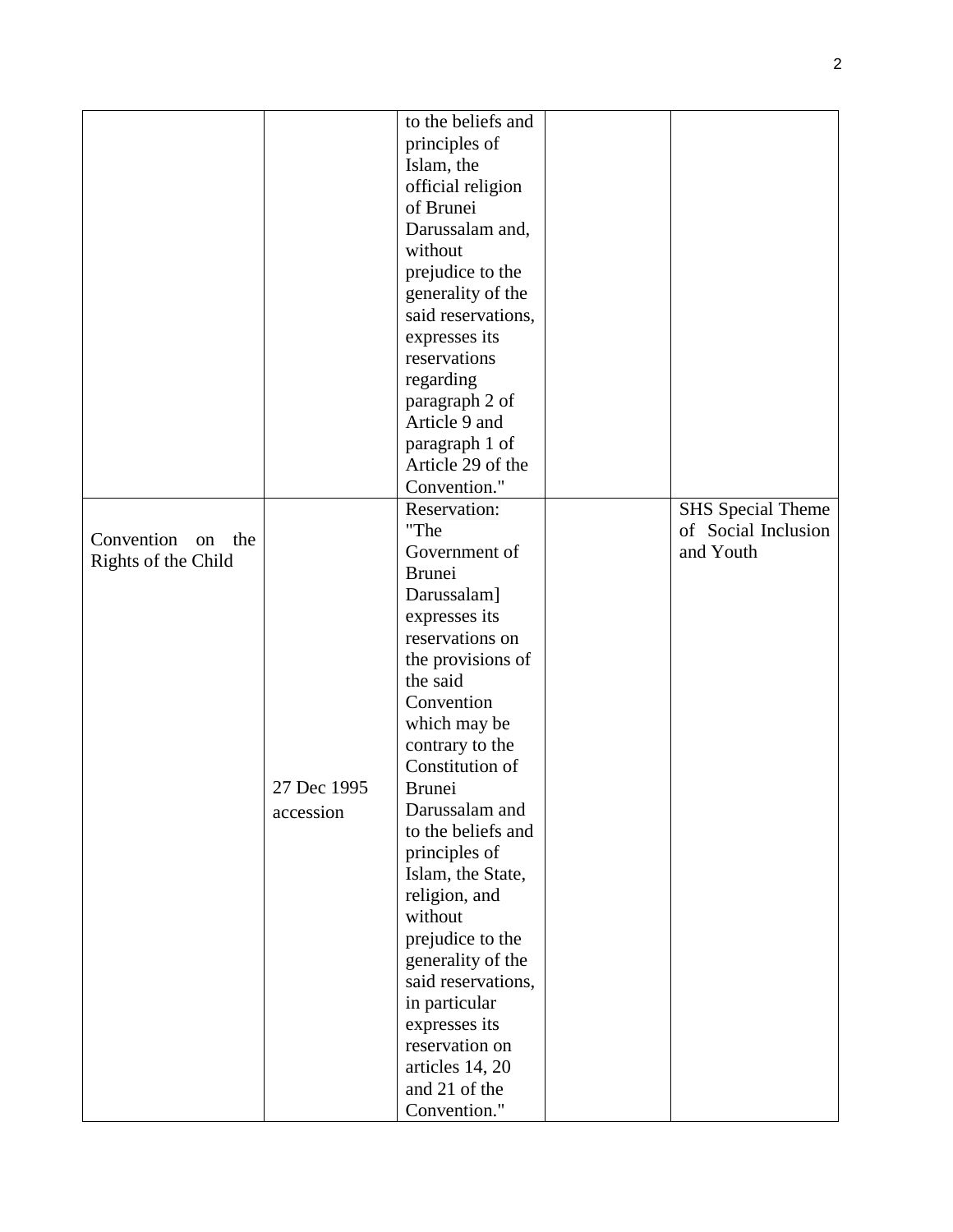| Convention<br>the<br>$\alpha$<br>of Persons<br>Rights<br>with Disabilities                             | Signature only<br>18 Dec 2007 |  | <b>SHS</b><br>Theme<br>of<br>Rights<br>Human<br><b>Based Approach</b> |
|--------------------------------------------------------------------------------------------------------|-------------------------------|--|-----------------------------------------------------------------------|
| International<br><b>Convention of Civil</b><br>and Political Rights                                    | Not signed                    |  | CI: Right to<br>freedom of<br>expression                              |
| Convention<br>concerning the<br>Protection of the<br>World Cultural and<br>Natural Heritage<br>(1972)  | 12/08/2011<br>Ratification    |  | Right to take part in<br>cultural life                                |
| Convention for the<br>Safeguarding of the<br>Intangible Cultural<br>Heritage (2003)                    | 12/08/2011<br>Ratification    |  | Right to take part in<br>cultural life                                |
| Convention on the<br>Protection and<br>Promotion of the<br>Diversity of Cultural<br>Expressions (2005) |                               |  | Right to take part in<br>cultural life                                |

# **II. Input to Part III. Implementation of international human rights obligations, taking into account applicable international humanitarian law to items F, J, K, and P**

## **Right to education**

#### **Constitutional Framework:**

 $\overline{\phantom{a}}$ 

2. The 1959 Constitution of Brunei Darussalam<sup>1</sup>, as last amended in 2008, does not guarantee the right to education. It does not specify any provision regarding education nor the principle of nondiscrimination. However, in the speech by his majesty Sultan Haki Hassanal Bolkiah Mu'Izzaddin Waddaulah Ibni Al-Marhum Sultan Haji Omar 'Ali Saifuddien Sa' Adul Khairi Waddien, Sultan and Yang Di-Pertuan of Brunei Darussalam at the official signing ceremony of the Constitution of Brunei Darussalam (Amendment) proclamation, at the Lapau, Bandar Seri Begawan, Brunei Darussalam on 29 September 2004, his majesty stated that "Independence has

 $1 \frac{\text{http://193.5.93.81/wipolex/fr/text.jsp?file_id=198527}}{1}$  $1 \frac{\text{http://193.5.93.81/wipolex/fr/text.jsp?file_id=198527}}{1}$  $1 \frac{\text{http://193.5.93.81/wipolex/fr/text.jsp?file_id=198527}}{1}$  (Accessed 6/06/11)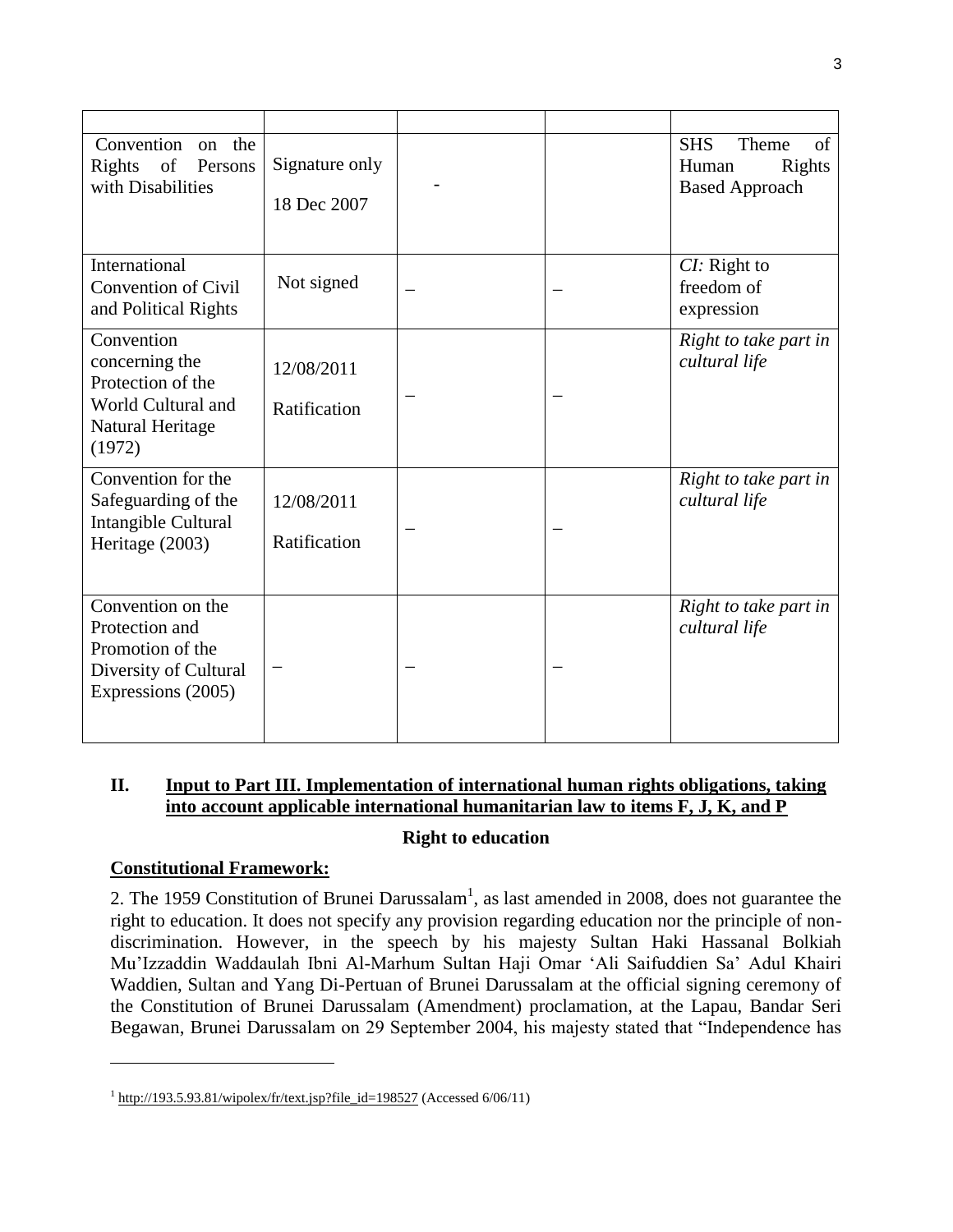given us responsibility. I willingly, and by placing my trust in Allah the Almighty, accept this responsibility in order to shape the country's future by focusing on the economy, the securing of employment for the people, and **improving the education** and health. That responsibility also involves the **improvement of the quality of the public service and the development of infrastructure**."

### **Legislative Framework:**

3. The basic legislative framework for education in Brunei Darussalam is made up of:

- The 1984 Education (Non-Government Schools) Act (Chapter 55)<sup>2</sup>, which was repealed by the **Education Order of 31 December 2003<sup>3</sup>** .
- The **Compulsory Education Order 2007<sup>4</sup>** .
- The **Child Care Centre Order 2006<sup>5</sup>** .
- The **1984 Education (Brunei Board of Examinations) Law<sup>6</sup>** .

#### **Policy Framework:**

l

4. The **Strategic Plan (2007-2011)<sup>7</sup>** in the area of Education was promulgated in December 2005. Some Education Strategies outlined in the Brunei Vision 2035 were taken into consideration, such as, investing in early childhood education, adopting international best practices in teaching and learning, etc. It outlined the direction which the Ministry of Education would pursue during the 5-year period, particularly in its endeavour to develop the fullest potential of a child through the provision of high quality education. It aims to upgrade the quality of the teaching and learning in schools with the aim of improving educational achievement and the holistic development of the individual in Brunei Darussalam. The national education System Review Committee was then formed with the mandate to review and make improvements to the current system, in aligning it to the Ministry of Education Strategic Plan (2007-2011). The new education system was named the "**National Education System for the 21st Century**" or "system Pendidikan Negara Abad Ke 21", in short, **SPN 21<sup>8</sup>** . It aims to achieve Quality education through the provision of a balanced, relevant and differentiated curriculum and provides multiple pathways for students to choose programmes that suit their capabilities, interests, inclination, etc. Its intention is to fit the system to the students rather than the other way.

5. The right to education is highlighted in the **Brunei Darussalam Education Policy 1992**, where at least 12 years education is offered for all children, that is a year of pre-school, 6 years of formal primary education, 3 years of lower secondary and 2 years of upper secondary or

 $^{2}$  <http://www.agc.gov.bn/agc1/images/LOB/PDF/Chp.55.pdf> (Accessed 6/06/11)

<sup>3</sup> [http://www.agc.gov.bn/agc1/images/LOB/Order/DEF/Education%20Order,%202003%20\(S%2059\).pdf](http://www.agc.gov.bn/agc1/images/LOB/Order/DEF/Education%20Order,%202003%20(S%2059).pdf) (Accessed 6/06/11)

<sup>4</sup> <http://www.agc.gov.bn/agc1/images/LOB/Order/ABC/C/S56%20Compulsory%20Education%20Order,%202007.pdf> (Accessed 6/6/11)

<sup>5</sup> <http://www.agc.gov.bn/agc1/images/LOB/Order/ABC/C/Child%20Care%20Centres%20Order.pdf> (Accessed 6/6/11)

 $^6$  <http://www.agc.gov.bn/agc1/images/LOB/PDF/Chp.56.pdf>(Accessed 6/06/11)<br>  $^7$  http://plonipolis.jion.unesse erg/unleed/Prunsi<sup>02</sup> 20Derusselan/Prunsi<sup>02</sup> 20Deru

<http://planipolis.iiep.unesco.org/upload/Brunei%20Darussalam/Brunei%20Darussalam%20Education%20Strategic%20Plan.pdf> (Accessed 6/6/11)

<sup>8</sup> <http://www.moe.edu.bn/web/spn21> (Accessed 6/6/11)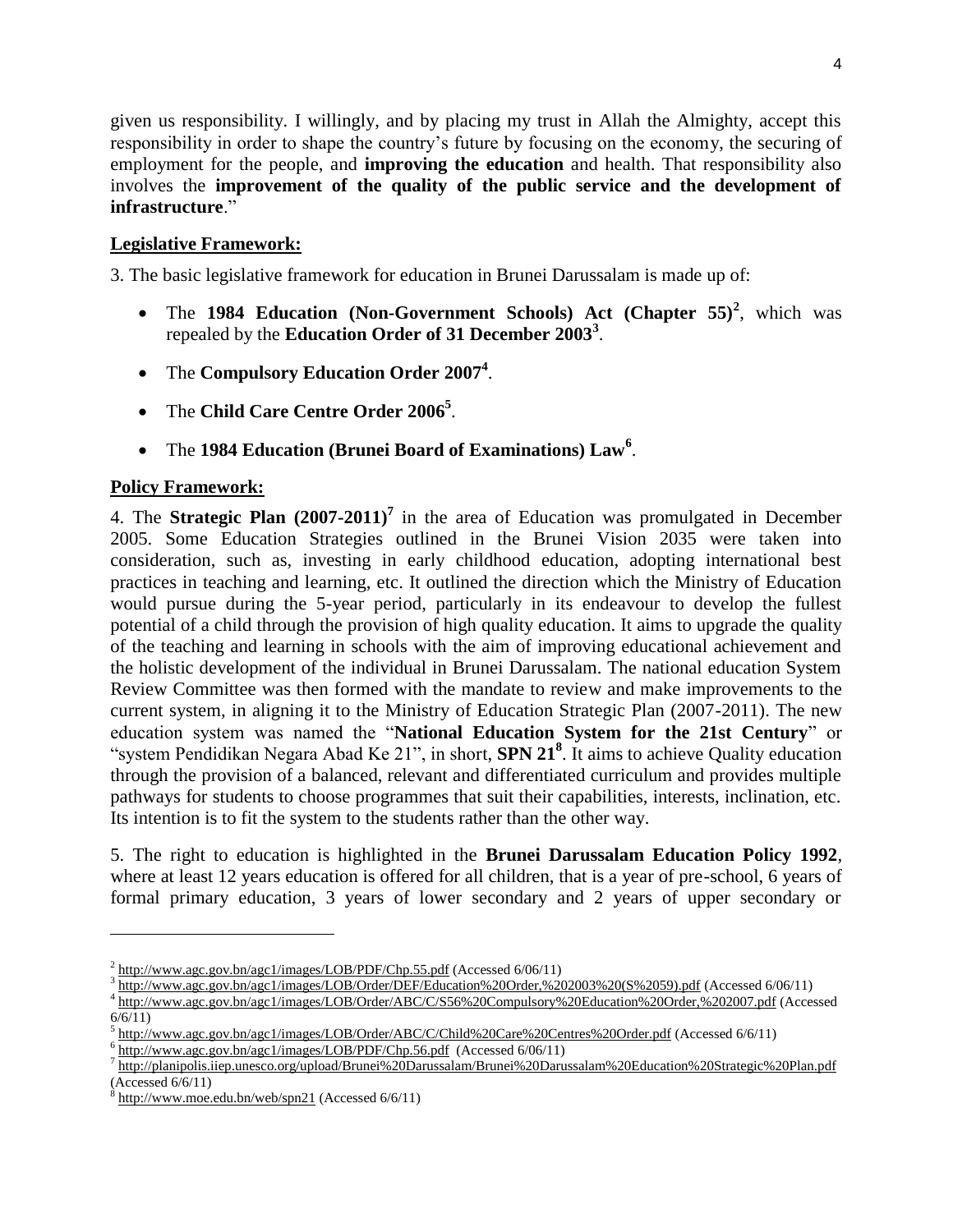vocational/technical education. The policy reads "to give all Bruneian children the opportunity to achieve at least an upper secondary or vocational education," and "to provide opportunities for all children in Brunei Darussalam to develop their full potential, so that they play a useful role in the development of the country."<sup>9</sup>

6. In 1994, Brunei Darussalam joined representatives of 92 governments, and 25 international organizations to endorse the provision of Inclusive Education as stipulated in the Salamanca Statement. The statement produced in Claude 3 of the 1994 Salamanca Statement states, "We call upon all governments and urge them to adopt as a matter of law or policy the principle of inclusive education, enrolling all children in regular schools, unless there are compelling reasons for doing otherwise" (UNESCO, 1994).<sup>10</sup> The **Special Education Policy Guidelines (1997)** emphasized that "a student requiring a special education programme will be provided with a programme appropriate for the student's needs, age and level of educational achievement."<sup>11</sup>

7. The **Bilingual Policy** was introduced in **1984** in schools to enable the child to acquire fluency in the national language, Malay, as well as the proficient in the English language. The Curriculum Development Department, Ministry of Education, placed a strong emphasis in the reading and Language acquisition (RELA) programme to improve the English language proficiency of learners in primary schools. $^{12}$ 

#### - **Adult Education**

8. The **Department of Technical Education (DTE)** which was established in January 1993 is the major provider for technical and vocational education ad adult and continuing education programmes in Brunei Darussalam. The provision of adult and continuing education has been in existence in Brunei Darussalam since 1958 when the **language & Literacy Bureau** initiated classes with the objective to eradicate illiteracy amongst adults. Currently, the financing of **Adult Learning and Education (ALE)** in the country comes from the annual budget allocation given to the Ministry of Education. From the annual budget allocated to the Department of Technical Education, a share of this budget is subsequently allocated to the **Continuing Education Section** under DTE for the financing of ALE in the country. Today, the Continuing Education Section under the DTE, with its motto *"It is never too late to learn"*, coordinates all the LEA in the country for the Ministry of Education. The Section plays a vital role in upgrading the knowledge, skills, attitude/values and standard of living of the people in the country through the provision and implementation of non-formal educational opportunities and programmes oriented to the society needs. $^{13}$ 

## **Cooperation:**

 $\overline{\phantom{a}}$ 

 $9$  The Development of education: national report; Brunei Darussalam for the  $48<sup>th</sup>$  International Conference on Education in Geneva in 2008[, http://www.ibe.unesco.org/National\\_Reports/ICE\\_2008/brunei\\_NR08.pdf](http://www.ibe.unesco.org/National_Reports/ICE_2008/brunei_NR08.pdf)

<sup>&</sup>lt;sup>10</sup> The Development of education: national report; Brunei Darussalam for the 48<sup>th</sup> International Conference on Education in Geneva in 2008[, http://www.ibe.unesco.org/National\\_Reports/ICE\\_2008/brunei\\_NR08.pdf](http://www.ibe.unesco.org/National_Reports/ICE_2008/brunei_NR08.pdf)

 $11$  The Development of education: national report; Brunei Darussalam for the  $48<sup>th</sup>$  International Conference on Education in Geneva in 2008[, http://www.ibe.unesco.org/National\\_Reports/ICE\\_2008/brunei\\_NR08.pdf](http://www.ibe.unesco.org/National_Reports/ICE_2008/brunei_NR08.pdf)

<sup>&</sup>lt;sup>12</sup> The Development of education: national report; Brunei Darussalam for the  $48<sup>th</sup>$  International Conference on Education in Geneva in 2008[, http://www.ibe.unesco.org/National\\_Reports/ICE\\_2008/brunei\\_NR08.pdf](http://www.ibe.unesco.org/National_Reports/ICE_2008/brunei_NR08.pdf)

<sup>13</sup> [http://www.unesco.org/fileadmin/MULTIMEDIA/INSTITUTES/UIL/confintea/pdf/National\\_Reports/Asia%20-](http://www.unesco.org/fileadmin/MULTIMEDIA/INSTITUTES/UIL/confintea/pdf/National_Reports/Asia%20-%20Pacific/Brunei_Darussalam.pdf) [%20Pacific/Brunei\\_Darussalam.pdf](http://www.unesco.org/fileadmin/MULTIMEDIA/INSTITUTES/UIL/confintea/pdf/National_Reports/Asia%20-%20Pacific/Brunei_Darussalam.pdf)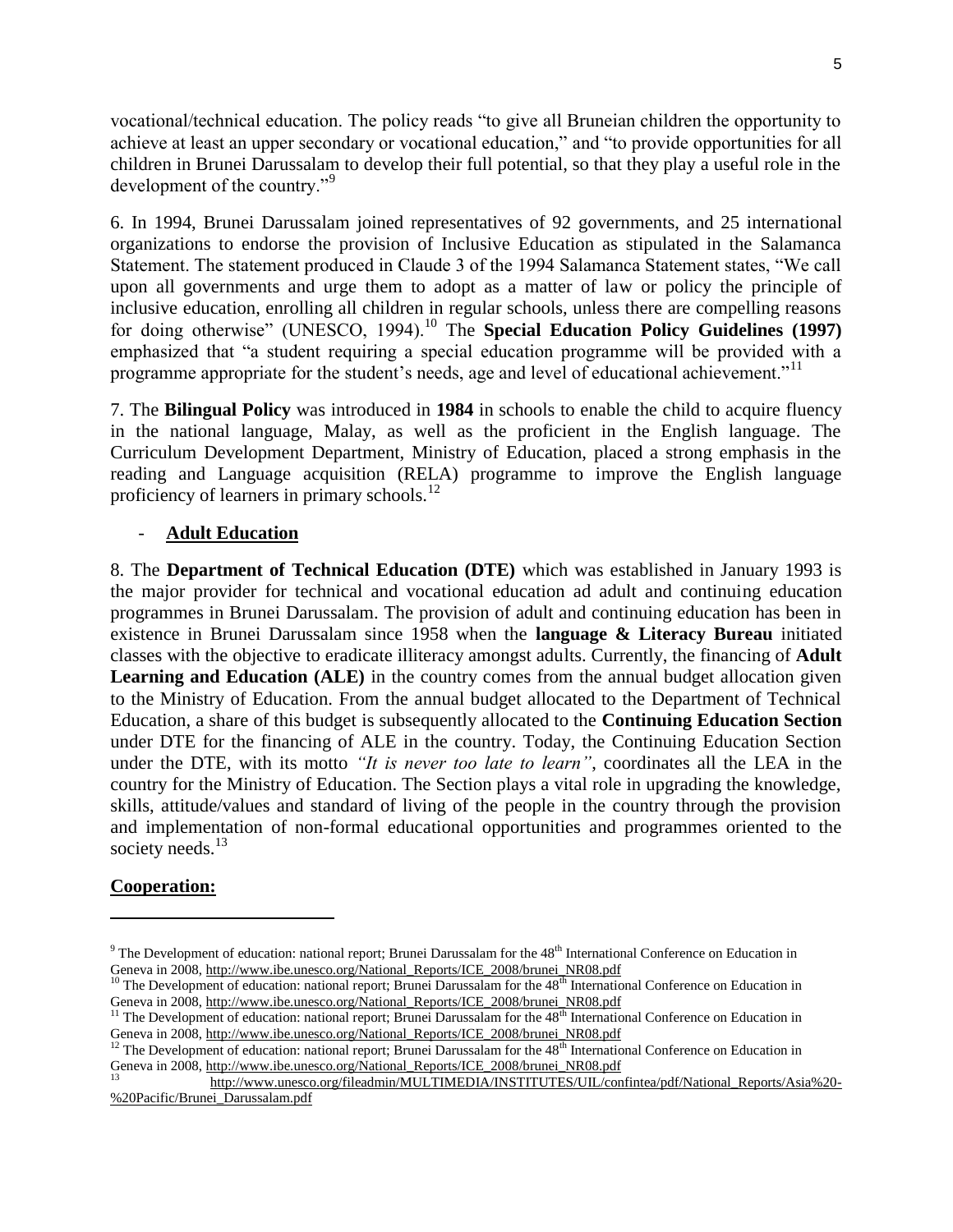9. Brunei Darussalam is party to the 1960 UNESCO Convention against Discrimination in Education (CADE) since 1985. However, it did not report to UNESCO on the measures taken for the implementation of the 1960 UNESCO Recommendation against Discrimination in Education within the framework of the:

- Sixth Consultation of Member States (covering the period 1994-1999).
- Seventh Consultation of Member States (covering the period 2000-2005).
- Eighth Consultation of Member States (covering the period 2006-2011).

10. Brunei Darussalam did not report within the framework of the Fourth Consultation of Member States the measures taken for the implementation of the 1974 UNESCO Recommendation concerning Education for International Understanding, Co-operation and Peace and Education relating to Human Rights and Fundamental Freedoms (covering the period 2005- 2008). It has not yet reported within the framework of the Fifth Consultation of Member States the measures taken for the implementation of the 1974 Recommendation (covering the period 2009-2012).

11. Brunei Darussalam reported within the framework of the Second Consultation (2011) on the measures taken for the implementation of the 1976 Recommendation on the Development of Adult Education. However, it did not report for the First Consultation (1993).

12. Brunei Darussalam is not party to 1989 UNESCO's Convention on Technical and Vocational Education.

## **Cultural rights**

# Freedom of creative activity, artistic freedoms, right to conduct cultural practices – cultural heritage practice

## Normative Framework: constitutional and legislative frameworks

13. The Government of Brunei Darussalam has recently taken important steps towards protecting cultural rights through the ratification of the 1972 Convention and the 2003 Convention. The ratification of the 2003 Convention is particularly significant as States Parties to the Convention are required to place the rights of communities, as the experts of their intangible cultural heritage, at the heart of the safeguarding process. On the legislative level, while the Law on Antiquities (amended in 1991) provides adequate protection for built heritage, it does not cover the intangible cultural heritage, which has a strong relationship with communities and cultural rights. However, as of 2013, the government of Brunei Darussalam is now looking at developing legislation especially for the safeguarding of intangible cultural heritage.

## Policy measures:

14. On a policy level cultural rights have yet to be articulated in to national strategies. This is demonstrated in the limited role that culture is given in Brunei Darussalam's 9th National Development Plan (2007-2012) and overall national strategy, "Vision Brunei 2035". However, the implementation of the UNESCO Conventions in the field of culture offers scope for improving cultural rights. One key challenge for Brunei Darussalam concerns the need to increase capacity of key stakeholders, especially community members, as well as government,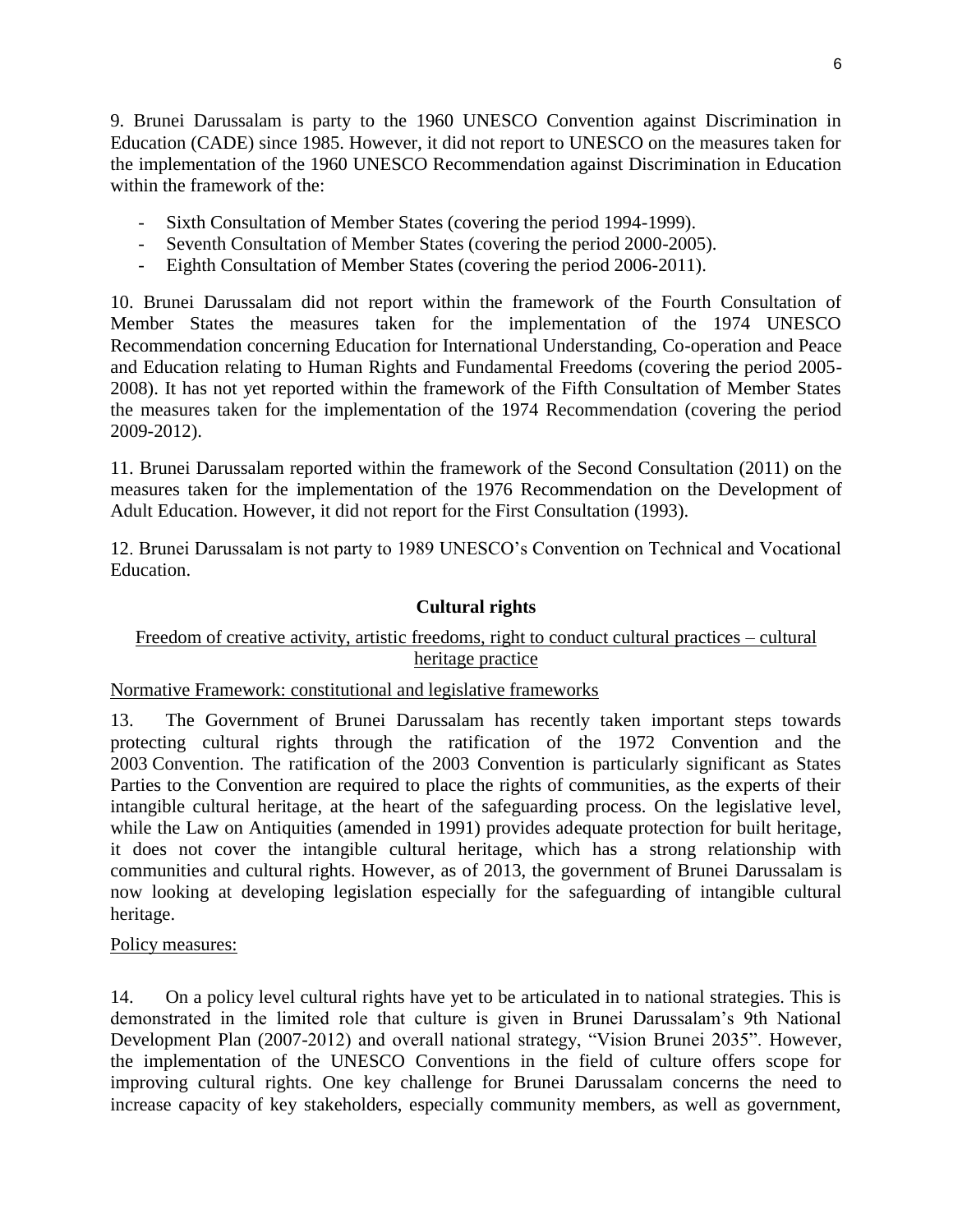NGOs and organizations about the mechanisms for safeguarding tangible and intangible cultural heritage. This is especially the case with regard to the protection of intangible cultural heritage (ICH), where Brunei Darussalam faces a number of challenges including acquiring sufficient national funds and expertise available for this specific area of ICH protection, the need to develop legal and institutional frameworks for ICH safeguarding, and greater capacity and knowledge among government staff, NGOs and community groups involved in the protection of ICH. Increased capacity in this area will help ensure that the implementation of the 2003 Convention with a focus on community based inventorying thereby helping to ensure that a diverse cross section of Brunei society has a voice in safeguarding their intangible cultural heritage.

# **Freedom of opinion and expression**

Constitutional and Legislative Framework:

15. Freedom of expression and press freedom are limited in Brunei Darussalam by various legal provisions. The Local Newspapers Order (1958/2001) makes it mandatory to obtain annual publishing permits from the Minister of Home Affairs for starting a newspaper.<sup>14</sup> The Minister could refuse, suspend or revoke licenses without giving a reason, which is not subject to appeal or judicial review.<sup>15</sup>

16. The Sedition Act includes a penalty of up to three years of imprisonments for publishing materials with seditious intentions including materials critical of the royal family.

17. The Undesirable Publication Act empowers the Minister to prohibit importation or sales of publications that are deemed to be against public interests. The penalty includes imprisonment of up to four years.

18. The Internal Security Act allows the authorities to detain an individual without charge or trial for a period of up to two years, which could be further lengthened in the name of maintaining public order indefinitely.

19. Penal Code of Brunei Darussalam

, under Article 500, further criminalizes defamation with up to 5 years of imprisonment and a fine.

20. A freedom of information law does not currently exist in Brunei Darussalam.

Media Self-Regulation:

21. Media self-regulation mechanisms are nonexistent in Brunei Darussalam.

l

<sup>14</sup> [www.unesco.org/new/en/communication-and-information/freedom-of-expression/professional-journalistic](http://www.unesco.org/new/en/communication-and-information/freedom-of-expression/professional-journalistic-standards-and-code-of-ethics/southeast-asia/brunei/media-legislation/+press+law+in+brunei+%2B+2001&cd=1&hl=fr&ct=clnk&gl=fr)[standards-and-code-of-ethics/southeast-asia/brunei/media](http://www.unesco.org/new/en/communication-and-information/freedom-of-expression/professional-journalistic-standards-and-code-of-ethics/southeast-asia/brunei/media-legislation/+press+law+in+brunei+%2B+2001&cd=1&hl=fr&ct=clnk&gl=fr)[legislation/+press+law+in+brunei+%2B+2001&cd=1&hl=fr&ct=clnk&gl=fr](http://www.unesco.org/new/en/communication-and-information/freedom-of-expression/professional-journalistic-standards-and-code-of-ethics/southeast-asia/brunei/media-legislation/+press+law+in+brunei+%2B+2001&cd=1&hl=fr&ct=clnk&gl=fr)

<sup>&</sup>lt;sup>15</sup> Same as above